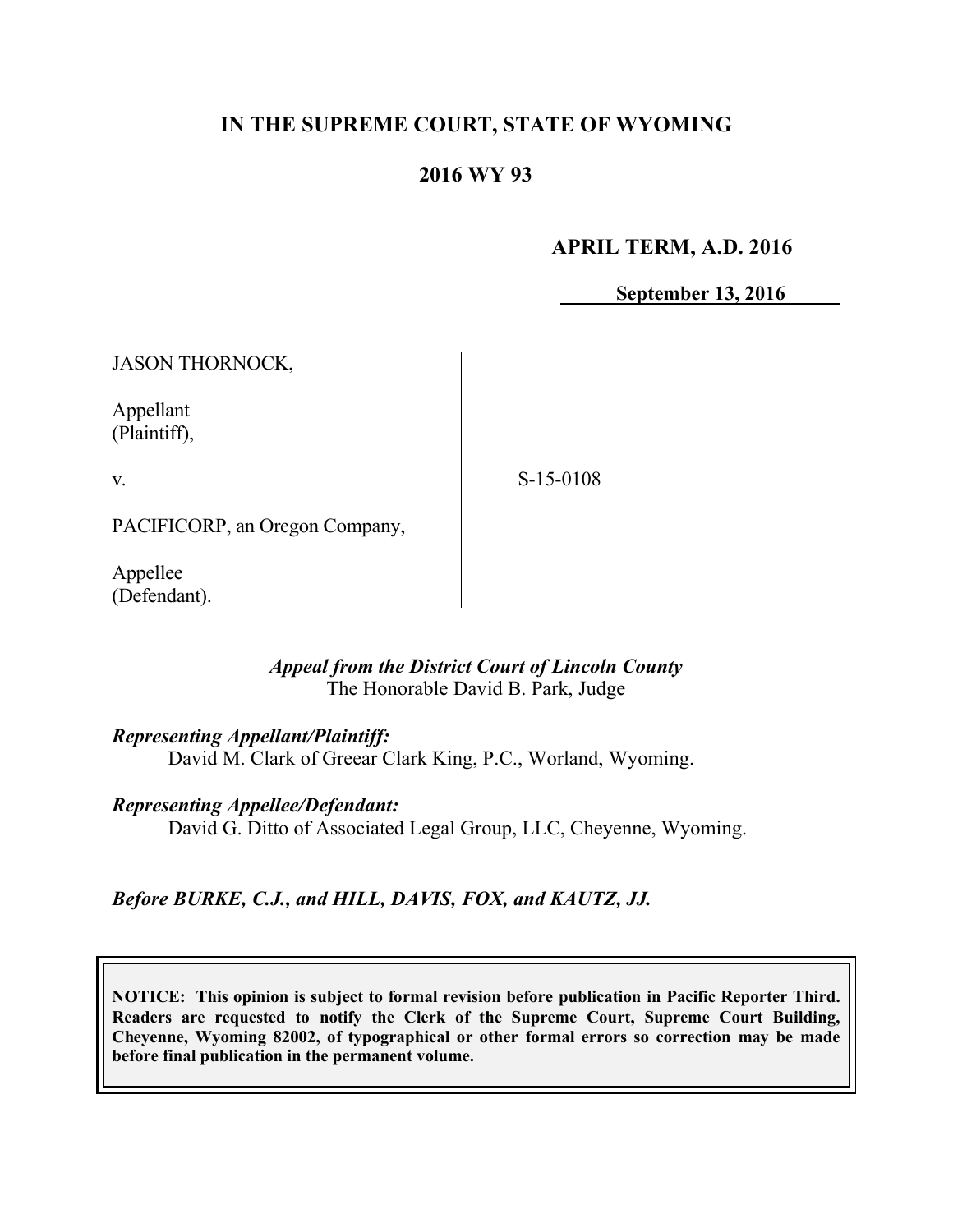### **KAUTZ, Justice.**

[¶1] The Appellant, Jason Thornock, sued the Appellee, PacifiCorp, for breach of contract, breach of the duty of good faith and fair dealing, specific performance, and costs and attorney fees, after PacifiCorp did not provide electric service to an irrigation pivot located on Mr. Thornock's property using a particular easement. While PacifiCorp did not utilize the easement Mr. Thornock originally suggested, it did provide electric service to Mr. Thornock's pivot using a different route under the terms of a second contract the parties entered into approximately three months after the original contract. The district court granted summary judgment in favor of PacifiCorp for five reasons. It found that (1) the second contract superseded the first contract; (2) Mr. Thornock breached the terms of the first contract, relieving PacifiCorp of its obligation to perform under the contact; (3) it was impracticable for PacifiCorp to perform its obligations under the first contract; (4) the first contract precluded Mr. Thornock from seeking consequential damages; and (5) because PacifiCorp performed its obligations under the terms of the second contract it could not have breached its duty of good faith and fair dealing. Mr. Thornock appeals the entirety of the district court's order. We affirm.

### **ISSUE**

[¶2] Mr. Thornock raises four issues in this appeal; however, we find that one of the issues is dispositive and we limit our review to that issue:

Did Mr. Thornock's second contract with PacifiCorp supersede the first contract?

### **FACTS**

[¶3] In the fall of 2009, Mr. Thornock requested that PacifiCorp provide electric service to an irrigation pivot on his property. On March 23, 2010, Mr. Thornock signed a General Service Contract (first contract) authorizing PacifiCorp to provide electric service to the pivot. The contract stated that the agreement is "between PacifiCorp, doing business as Rocky Mountain Power ("Company"), and Jason Thornock ("Customer"), for electric service for Customer's IRRIGATION operation at or near COKEVILLE, Wyoming." The contract required that Mr. Thornock "[p]rovide legal rights-of-way to Company, at no cost to the Company, using Company's standard forms. This includes rights-of-way on Customer's property and/or adjoining property and any permits, fees, etc. required to cross public lands[.]" Mr. Thornock provided a check to PacifiCorp for \$10,248 for "Customer Paid Costs." A representative from PacifiCorp signed the contract on April 13, 2010.

[¶4] Attached to the contract were two documents printed on April 6, 2010. One document contained notes to the service crew that the new power line conductors would be placed on an existing easement. The second document contained a detailed estimate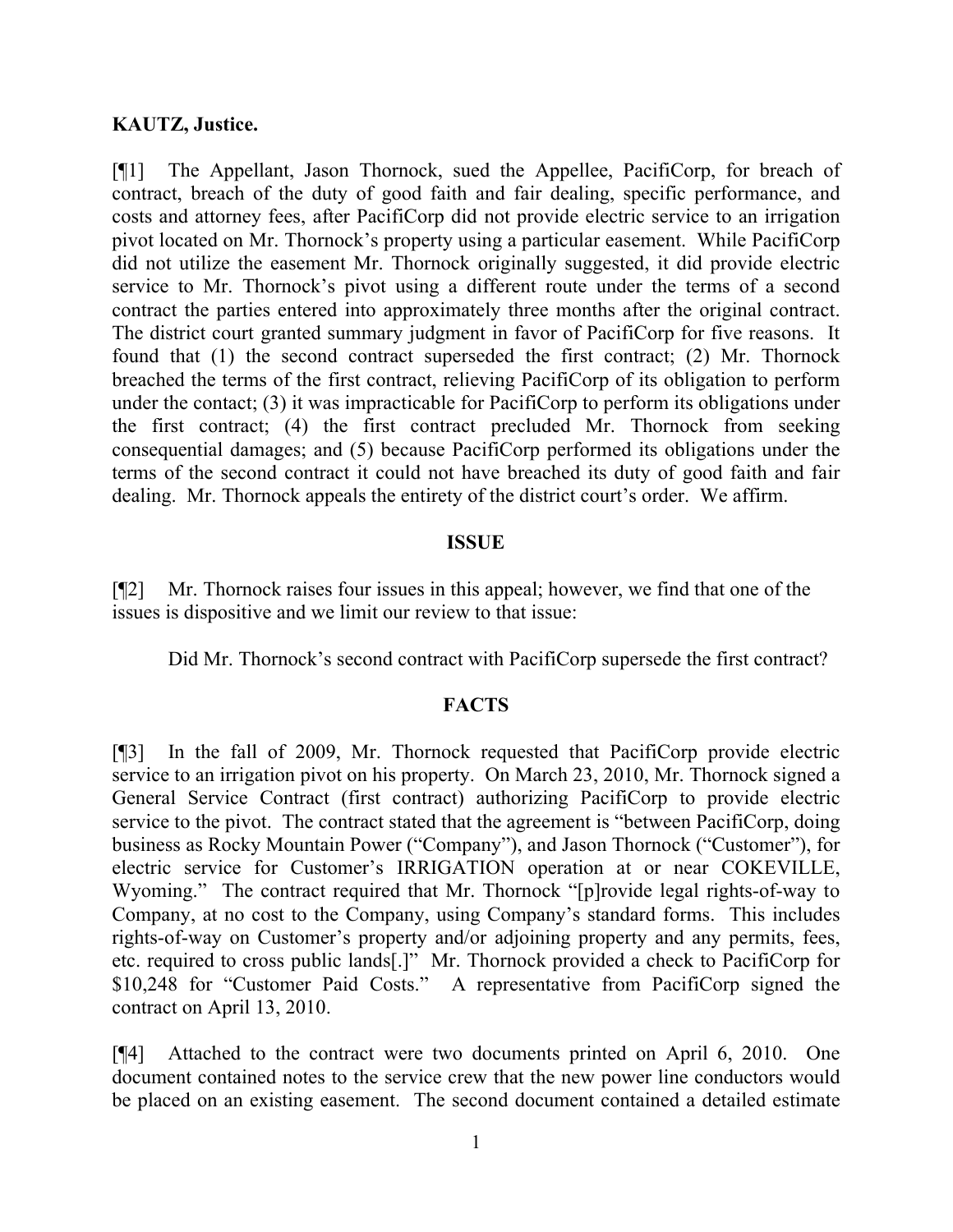of the costs and also noted that the project would utilize an existing utility easement. While the documents do not give a legal description of the easement, the parties do not dispute that the documents refer to a pole line easement recorded in 1967 across Erick and Jeanne Esterholdt's property (Esterholdt Easement). Although one or two power poles remained standing on the Esterholdt Easement, the power lines had been blown down and service had not been provided over the lines for over twenty years.

[¶5] When the Esterholdts learned PacifiCorp intended to use the easement over their property to provide power to Mr. Thornock's pivot, they threatened a trespass claim and retained an attorney. PacifiCorp told the Esterholdts that it planned to proceed with the construction of the power line and, in turn, the Esterholdts filed a lawsuit against PacifiCorp. The Esterholdts requested that the district court declare the 1967 Pole Line Easement void and sought a temporary and permanent injunction to keep PacifiCorp off their property. Mr. Thornock intervened in the lawsuit and told PacifiCorp that he would sue for breach of contract if it did not construct the power line across the easement.<sup>1</sup> PacifiCorp faced a lawsuit from the Esterholdts if it attempted to use the easement, and a lawsuit from Mr. Thornock if it did not. PacifiCorp decided it would not enter the Esterholdt property until the validity of the easement was resolved by the parties or the court. The Esterholdts' lawsuit proceeded, and PacifiCorp defended the validity of the easement. The district court found the easement valid after a trial in November of 2011. The Esterholdts appealed the decision, and on May 22, 2013, this Court affirmed the district court. *See generally Esterholdt v. PacifiCorp*, 2013 WY 64, 301 P.3d 1086 (Wyo. 2013).

[¶6] PacifiCorp returned the "Customer Paid Costs" of \$10,248 under the first contract to Mr. Thornock on May 6, 2010. On June 29, 2010, Mr. Thornock signed a second General Service Contract (second contract) requesting that PacifiCorp provide power to the same irrigation pivot on his property. The Second Contract stated: "This Contract, dated June 29, 2010, is between PacifiCorp, doing business as Rocky Mountain Power ("Company"), and Jason Thornock ("Customer") for electric service for Customer's IRRIGATION CONNECT operation at or near 7832 HWY 30 COKEVILLE, Wyoming." As with the first contract, the second contract required that Mr. Thornock "[p]rovide legal rights-of-way to Company, at no cost to the Company, using Company's standard forms. This includes rights-of-way on Customer's property and/or adjoining property[.]" The contract also contained a clause stating, "This Contract contains the entire agreement of the parties with respect to the subject matter, and replaces and supersedes in their entirety all prior agreements between the parties related to the same subject matter." A document printed on July 1, 2010, and attached to the contract,

 $\overline{a}$ 

<sup>&</sup>lt;sup>1</sup> Although Mr. Thornock threatened a lawsuit if PacifiCorp did not construct the power line across the easement at that time, it does not appear Mr. Thornock took any action in this regard until he filed his Complaint in this action—seven months after this Court issued its opinion in *Esterholdt v. PacifiCorp*, 2013 WY 64, 301 P.3d 1086 (Wyo. 2013) and three years after PacifiCorp returned Mr. Thornock's "Customer Paid Costs" for the first contract.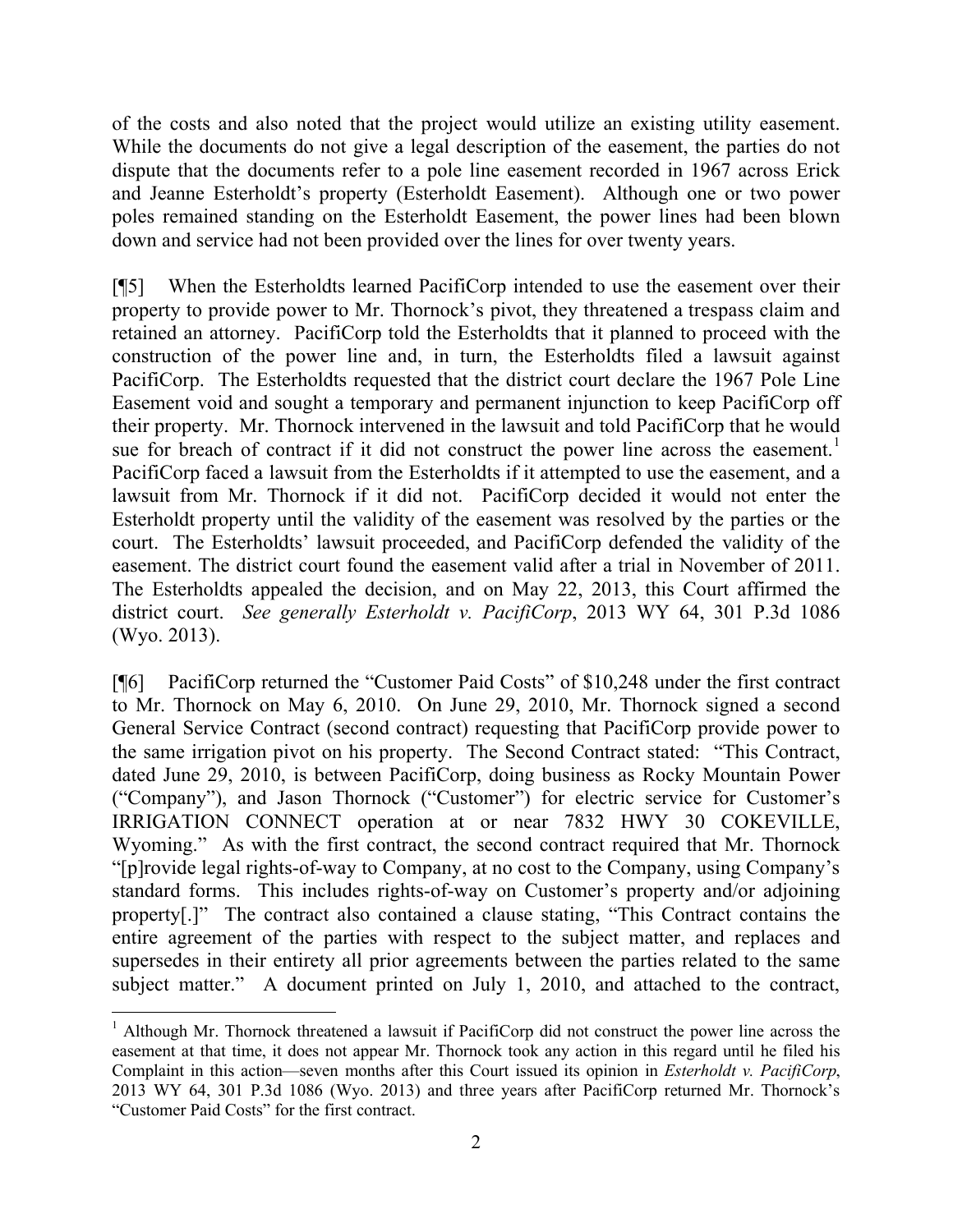showed that PacifiCorp and Mr. Thornock planned to utilize a right-of-way granted by Sharon Dayton (Dayton Easement). A representative of PacifiCorp signed the contract on July 6, 2010. PacifiCorp constructed the power line over the Dayton Easement and continues to provide power to Mr. Thornock's pivot via the Dayton Easement to date.

[¶7] Approximately seven months after this Court affirmed that the Esterholdt Easement was valid, Mr. Thornock filed a complaint against PacifiCorp based on the first contract. He alleged breach of contract and breach of the duty of good faith and fair dealing, and sought damages, specific performance, and attorney fees. Mr. Thornock claimed PacifiCorp was still obligated to provide power via the Esterholdt Easement under the terms of the first contract and failed to do so. In response to the Complaint, PacifiCorp filed a counterclaim for breach of contract and attorney fees, alleging that Mr. Thornock breached the first contract by failing to provide a legal right-of-way at no cost to PacifiCorp. Although Mr. Thornock provided a record showing the existence of the Esterholdt Easement, PacifiCorp argued it expended significant costs in defending the easement's validity.

[¶8] PacifiCorp filed a motion for summary judgment. In support of that motion, PacifiCorp reiterated that Mr. Thornock had failed to provide a legal right-of-way at no cost to PacifiCorp and also argued that PacifiCorp's performance under the first contract was excused due to circumstances beyond PacifiCorp's control, the second contract superseded the first contract, the first contract limited damages, and the claim regarding a breach of the duty of good faith and fair dealing must fail because PacifiCorp performed its obligations under the terms of the second contract. In response, Mr. Thornock argued he did not breach the first contract because he provided a legal right-of-way that was valid at the time the contract was entered into by the parties. Mr. Thornock asserted it was the Esterholdts who caused PacifiCorp to expend funds defending the easement—not Mr. Thornock. Mr. Thornock also argued that PacifiCorp voluntarily consented to the injunction prohibiting its employees from entering the Esterholdts' property and, therefore, the circumstances that lead to the injunction were within PacifiCorp's control. Further, Mr. Thornock asserted that the second contract did not supersede the first contract because the contracts covered two distinct subject matters—the first contract governed PacifiCorp's installation of power via the Esterholdt Easement, and the second contract governed PacifiCorp's installation of power via the Dayton Easement. Finally, Mr. Thornock argued the first contract allowed him to recover damages, and that because PacifiCorp breached the terms of the first contract, his claim for breach of the duty of good faith and fair dealing must survive summary judgment.

[¶9] The district court granted PacifiCorp's motion for summary judgment in all respects. The court concluded that the subject matter for the two contracts was the same—to supply electrical power to Mr. Thornock's pivot. Because the subject matter of the two contracts was identical, the district court determined that the explicit superseding provision in the second contract applied. Consequently, the terms of the first contract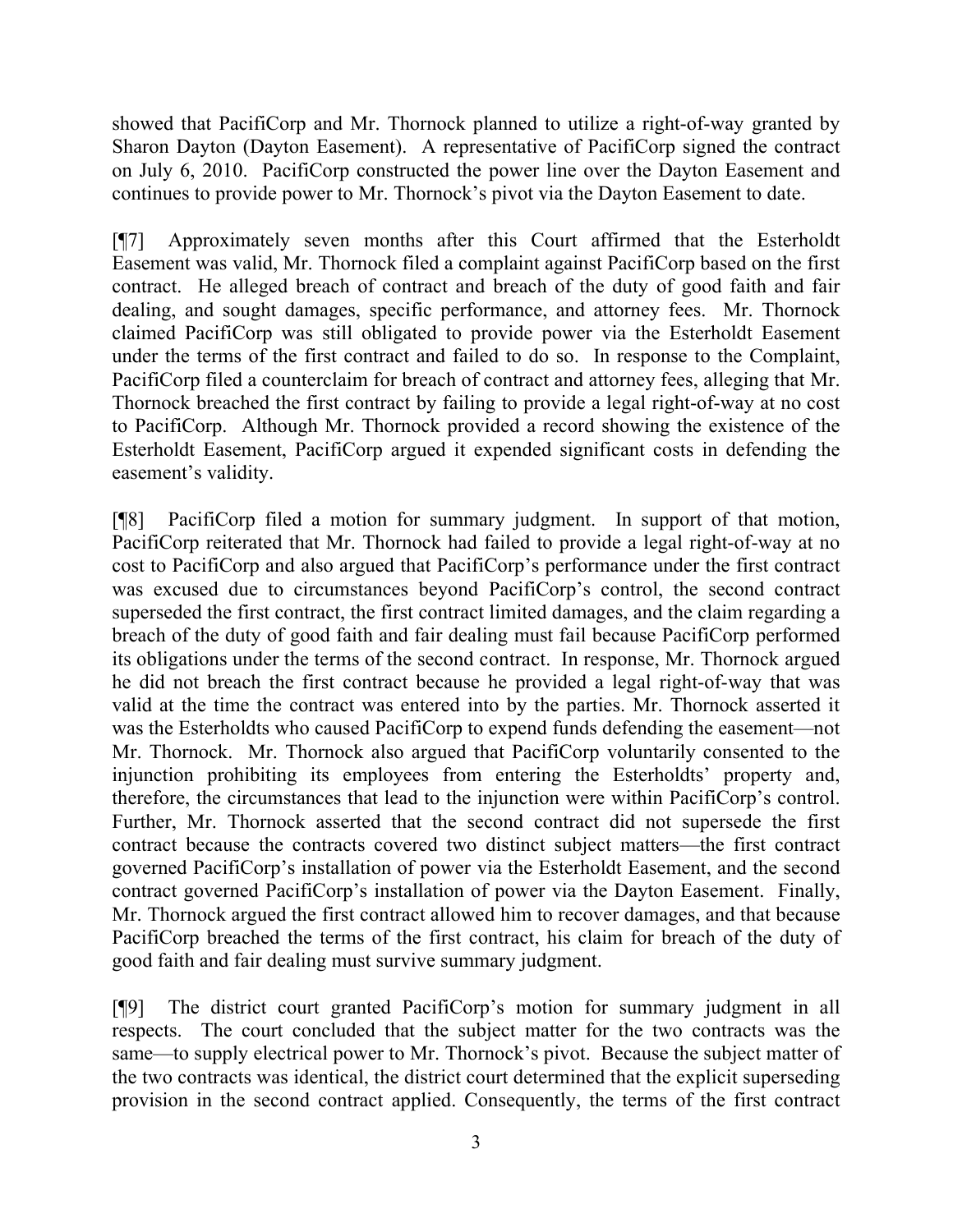were entirely superseded by the second contract, and Mr. Thornock could not maintain claims based on the first contract. The court also ruled in favor of PacifiCorp on its other claims. Mr. Thornock timely appealed the order.

#### **STANDARD OF REVIEW**

[¶10] We review a district court's order on summary judgment *de novo*:

[w]e review a summary judgment in the same light as the district court, using the same materials and following the same standards. *Snyder v. Lovercheck*, 992 P.2d 1079, 1083 (Wyo. 1999); *40 North Corp. v. Morrell*, 964 P.2d 423, 426 (Wyo. 1998). We examine the record from the vantage point most favorable to the party opposing the motion, and we give that party the benefit of all favorable inferences that may fairly be drawn from the record. *Id*. A material fact is one which, if proved, would have the effect of establishing or refuting an essential element of the cause of action or defense asserted by the parties. *Id*. If the moving party presents supporting summary judgment materials demonstrating no genuine issue of material fact exists, the burden is shifted to the non-moving party to present appropriate supporting materials posing a genuine issue of a material fact for trial. *Roberts v. Klinkosh*, 986 P.2d 153, 155 (Wyo. 1999); *Downen v. Sinclair Oil Corp*., 887 P.2d 515, 519 (Wyo. 1994).

*Rogers v. Wright*, 2016 WY 10, ¶ 7, 366 P.3d 1264, 1269 (Wyo. 2016) (quoting *Inman v. Boykin*, 2014 WY 94, ¶ 20, 330 P.3d 275, 281 (Wyo. 2014)).

### **DISCUSSION**

[¶11] The district court accepted PacifiCorp's argument that it is not obligated to provide electric service to Mr. Thornock's irrigation pivot via the Esterholdt Easement because the second contract, which resulted in service being provided via the Dayton Easement, superseded the first contract. In support of this argument, PacifiCorp relies on the second contract, which was signed by Mr. Thornock on June 29, 2010. The final paragraph of that contract states: "This Contract contains the entire agreement of the parties with respect to the subject matter, and **replaces and supersedes in their entirety all prior agreements between the parties related to the same subject matter**." PacifiCorp maintains that the district court properly concluded that the subject matter of both contracts was the same—to provide electric service to Mr. Thornock's irrigation pivot—resulting in the first contract being superseded by the second contract.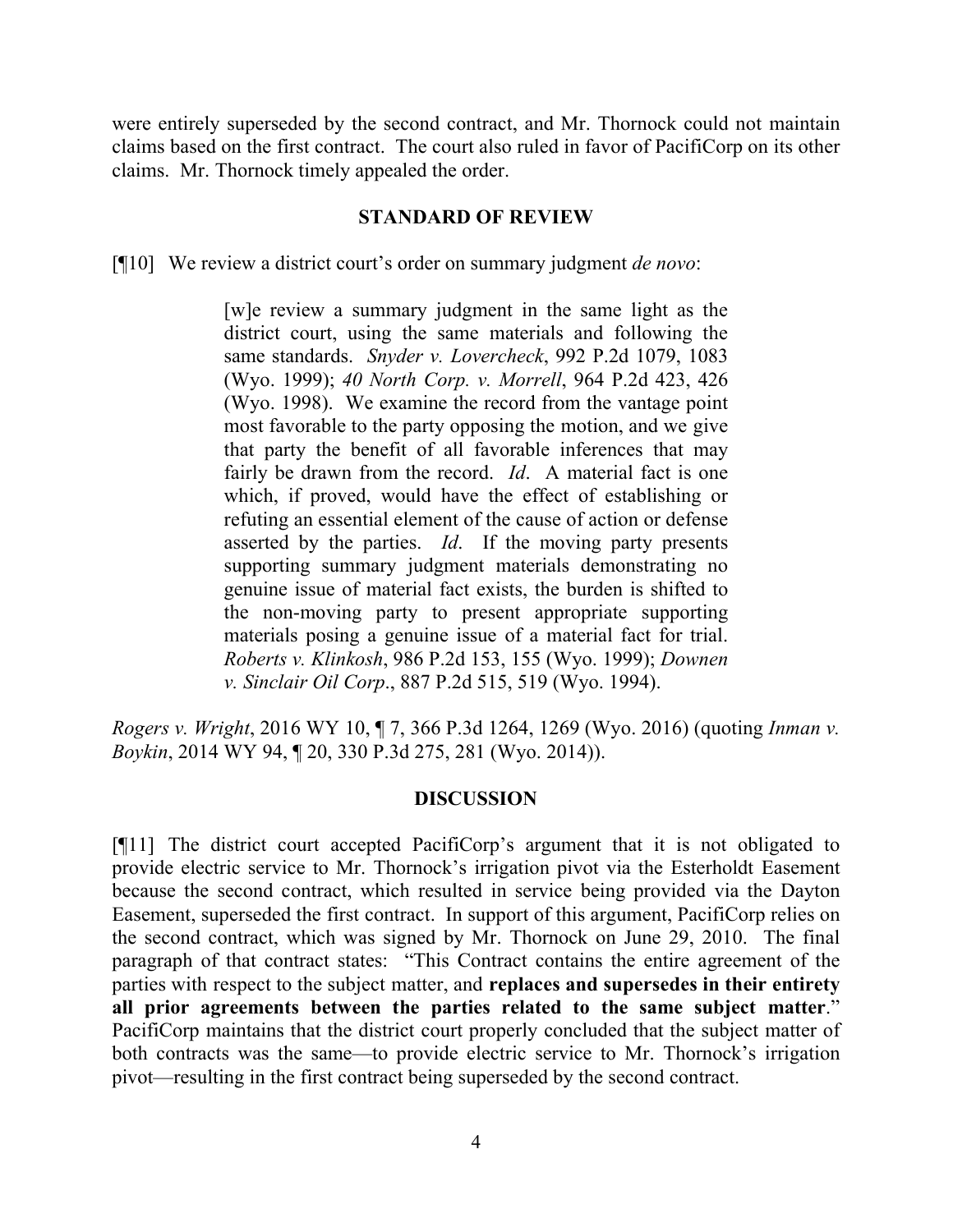[¶12] Mr. Thornock counters the district court's decision by arguing that the contracts concern different subject matters because, although both contracts provide for electricity to the same irrigation pivot, they provide for electric service over two different easements. Further, he argues this Court should consider the circumstances surrounding the creation of the second contract in determining Mr. Thornock's and PacifiCorp's intent—specifically, to show the parties intended the electric service over the Dayton Easement be a temporary solution until the validity of the Esterholdt Easement was resolved.

[¶13] Our review of a contract begins with an analysis of the document's plain language. *Claman v. Popp*, 2012 WY 92, ¶ 26, 279 P.3d 1003, 1013 (Wyo. 2012).

> [T]he words used in the contract are afforded the plain meaning that a reasonable person would give to them. *Doctors' Co. v. Insurance Corp. of America*, 864 P.2d 1018, 1023 (Wyo. 1993). When the provisions in the contract are clear and unambiguous, the court looks only to the "four corners" of the document in arriving at the intent of the parties. *Union Pacific Resources Co.* [*v. Texaco*], 882 P.2d [212,] 220 [(Wyo. 1994)]; *Prudential Preferred Properties* [*v. J and J Ventures*], 859 P.2d [1267,] 1271 [(Wyo. 1993)]. In the absence of any ambiguity, the contract will be enforced according to its terms because no construction is appropriate. *Sinclair Oil Corp. v. Republic Ins. Co.*, 929 P.2d 535, 539 (Wyo. 1996).

*Id.*, ¶ 26, 279 P.3d at 1013 (quoting *Hunter v. Reece*, 2011 WY 97, ¶ 17, 253 P.3d 497, 501-02 (Wyo. 2011)). Further, we interpret the contract as a whole and read each provision in light of the others to find the plain meaning. *Id*., ¶ 28, 279 P.3d at 1013. We avoid interpreting provisions in a way that makes the other provisions inconsistent or meaningless. *Id*. Finally, "[b]ecause we use an objective approach to interpret contracts, evidence of the parties' subjective intent is not relevant or admissible in interpreting a contract." *Id.*, ¶ 27, 279 P.3d at 1013.

[¶14] Neither Mr. Thornock nor PacifiCorp argues the terms of the first or second contracts are ambiguous and we agree with that conclusion. While the parties disagree about what constitutes the "subject matter" of the contract, their disagreement does not render either contract ambiguous. *See Claman*, ¶ 27, 279 P.3d at 1013. Therefore, we turn to the full language of both contracts to determine whether the subject matter of the contracts is the same. If the subject matter is the same, then the second contract supersedes the first.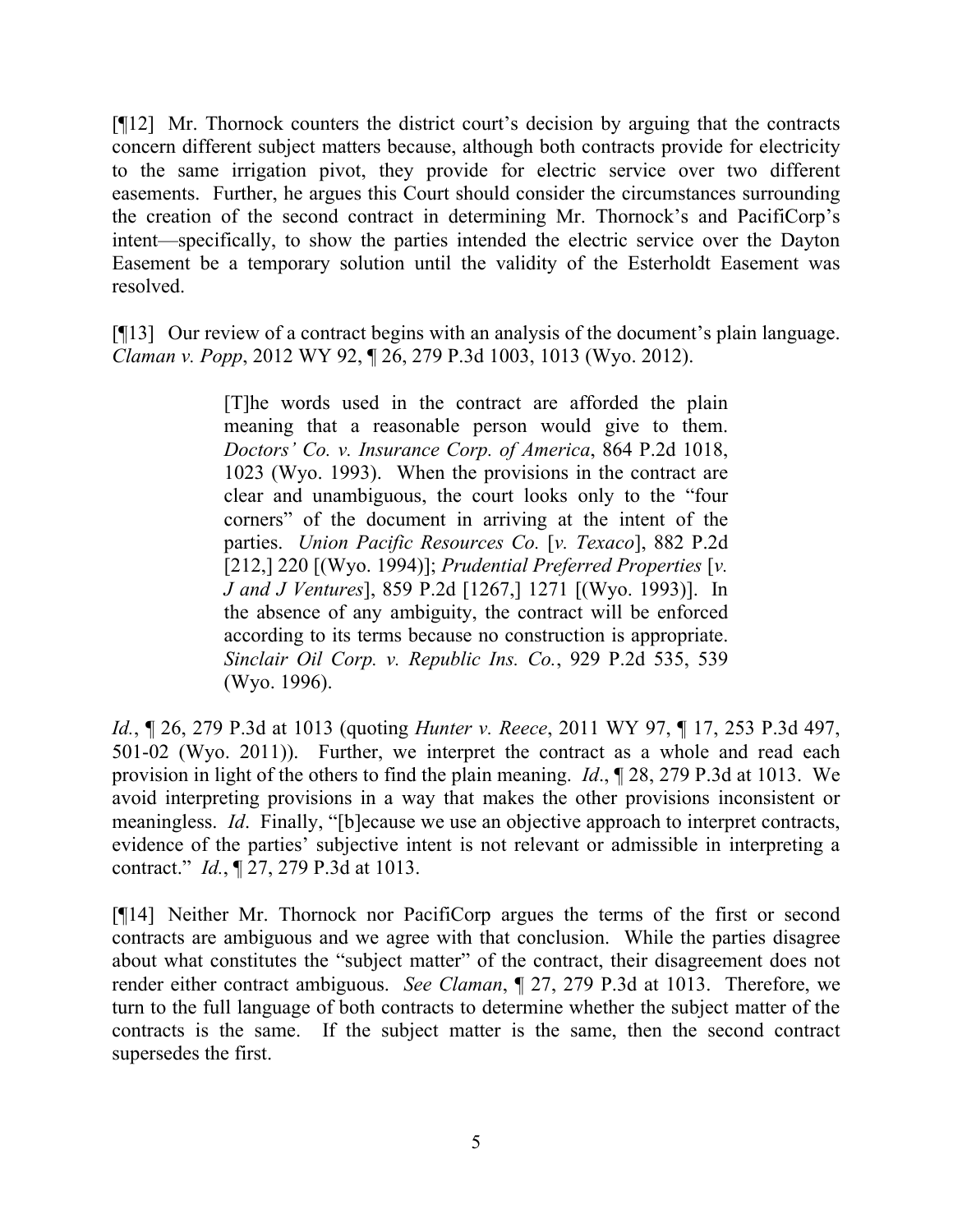[¶15] The beginning of the first contract succinctly explains the purpose of the contract: "This Contract, dated March 16, 2010, is between PacifiCorp, doing business as Rocky Mountain Power ("Company"), and Jason Thornock ("Customer"), for electric service for Customer's IRRIGATION operation at or near COKEVILLE, Wyoming." Similarly, the second contract states: "This Contract, dated June 29, 2010, is between PacifiCorp, doing business as Rocky Mountain Power ("Company"), and Jason Thornock ("Customer"), for electric service for Customer's IRRIGATION CONNECT operation at or near 7832 HWY 30 COKEVILLE, Wyoming." This language makes it clear that the subject matter of both contracts is that PacifiCorp will provide electric service to Mr. Thornock's irrigation operation on his property in Cokeville. Both parties agree that the purpose of both contracts was to provide electric service to the same irrigation pivot.

[¶16] Mr. Thornock, however, argues the subject matter of each contract is more specific in that each one deals with a specific route for the electric service—the first contract governing services over the Esterholdt Easement and the second contract governing services over the Dayton Easement. We do not agree. Neither contract makes any mention of a specific easement being utilized. In both contracts, Paragraph 7 states that Mr. Thornock agrees to "[p]rovide legal rights-of-way to Company, at no cost to the Company, using Company's standard forms. This includes rights-of-way on Customer's property and/or adjoining property, and any permits, fees, etc. required to cross public lands[.]" Therefore, the contracts simply incorporate Mr. Thornock's agreement to provide a legal right-of-way without mandating that a particular right-of-way be used.

[¶17] Granted, both of the contracts had documents attached that generally referred to the easement Mr. Thornock provided. Contracts may consist of several different documents, and any exhibits that are attached to a contract and referenced in the contract become part of the contract as a whole. *Union Pacific Resources Co. v. Texaco, Inc*., 882 P.2d 212, 219-20 (Wyo. 1994). However, in order for additional documents to become part of the contract, they must actually be incorporated. *Pennaco Energy, Inc. v. KD Co. LLC*, 2015 WY 152, ¶ 79, 363 P.3d 18, 38 (Wyo. 2015). "It is not enough for the contract to merely mention the instrument; the referring language in the contract must demonstrate the parties intended to incorporate all or part of the referenced instrument." *Id.*,  $\P$  79, 363 P.3d at 39. While the documents generally describing the easements were attached to the contracts, the language of the contracts does not specifically incorporate the documents. In fact, the contracts do not mention the attached documents whatsoever. Further, the dates the documents were created were after Mr. Thornock had already signed each of the contracts. Therefore, it is clear the information contained in the attached documents could not have been incorporated into the contract. Based on the unambiguous language in the contracts, the subject matter of both contracts is generally for PacifiCorp to provide power to Mr. Thornock's irrigation pivot, without regard to the use of any particular easement. Nothing in either contract suggests that the subject matter of the contract is the use of a particular easement. To the contrary, the contracts explicitly indicate the subject matter is to provide power to an irrigation pivot.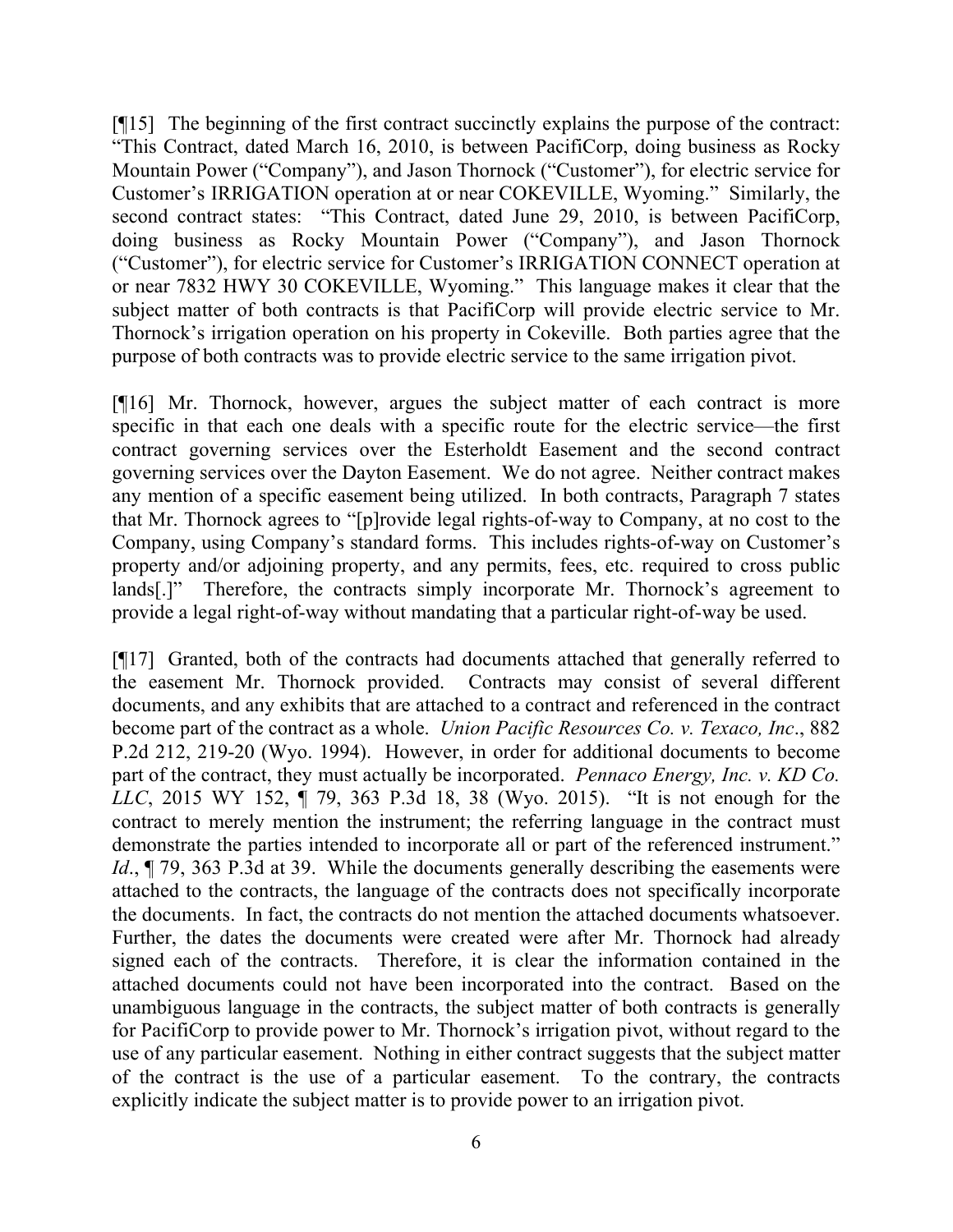[¶18] Mr. Thornock argues that, instead of simply relying on the plain language found within the contract, this Court should use additional facts and circumstances surrounding the formation of the second contract when determining Mr. Thornock's and PacifiCorp's intent in reaching their agreement. Mr. Thornock claims the surrounding facts and circumstances demonstrate the electric service over the Dayton Easement was meant as only a temporary solution until the resolution of the dispute over the Esterholdt Easement. In support of this argument, Mr. Thornock directs this Court to the decisions in *Mullinnix LLC v. HKB Royalty Trust*, 2006 WY 14, 126 P.3d 909 (Wyo. 2006); *Ultra Resources, Inc. v. Hartman*, 2010 WY 36, 226 P.3d 889 (Wyo. 2010); and *Ecosystem Resources, L.C. v. Broadbent Land & Resources, LLC*, 2012 WY 49, 275 P.3d 413 (Wyo. 2012). Mr. Thornock's reliance upon these cases is misplaced.

[¶19] In his brief, Mr. Thornock offers that "Courts should consider the circumstances surrounding execution of the agreement to determine the parties' intention, even in reviewing unambiguous contracts." *Ultra Resources*, ¶ 22, 226 P.3d at 905 (citing *Mullinnix*, ¶ 6, 126 P.3d at 915; *Caballo Coal Co. v. Fidelity Exploration & Production Co.*, 2004 WY 6, ¶ 11, 84 P.3d 311, 314-15 (Wyo. 2004). However, a review of those cases and the precedent those cases rely on make it clear that Mr. Thornock is relying on that statement out of the context in which the rule is applied. This rule of contract interpretation is used only in situations where an otherwise unambiguous term had a different, special, or technical usage at the time the contract was executed. *See Hickman v. Groves*, 2003 WY 76, ¶ 11, 71 P.3d 256, 259-60 (Wyo. 2003) (considering the use of the term "oil rights" in a contract executed in 1944); *Caballo Coal Co.*, ¶ 11, 84 P.3d at 314-17 (determining whether the term "minerals" includes coal bed methane); *Ultra Resources*, ¶ 43, 226 P.3d at 909; *Ecosystem Resources*, ¶ 12, 275 P.3d at 418 (considering the use of the term "timber" in contracts executed in the early 1900's); *Berthel Land and Livestock v. Rockies Exp. Pipeline LLC*, 2012 WY 52, ¶¶ 15-24, 275 P.3d 423, 430-433 (Wyo. 2012) (considering extrinsic evidence to determine the definition of the word "premises" in order to define the unambiguous term "rock" as used in a pipeline easement).

[¶20] The cases cited by Mr. Thornock do not give parties permission to use extrinsic evidence to demonstrate their subjective intent. To do so would violate our long-standing rule that evidence of a party's subjective intent is not relevant or admissible in interpreting a contract. *Claman*, ¶ 27, 279 P.3d at 1013. Instead, these cases recognize the difference between providing evidence of the surrounding circumstances of a contract to give meaning to an unambiguous term as used *at the time the contract was executed* and providing extrinsic parol evidence to show a party's subjective intent that is contrary to the language of the contract. In *Mullinnix*, we explained:

> The parol evidence rule has been stated in many ways but the basic notion is that a writing intended by the parties to be a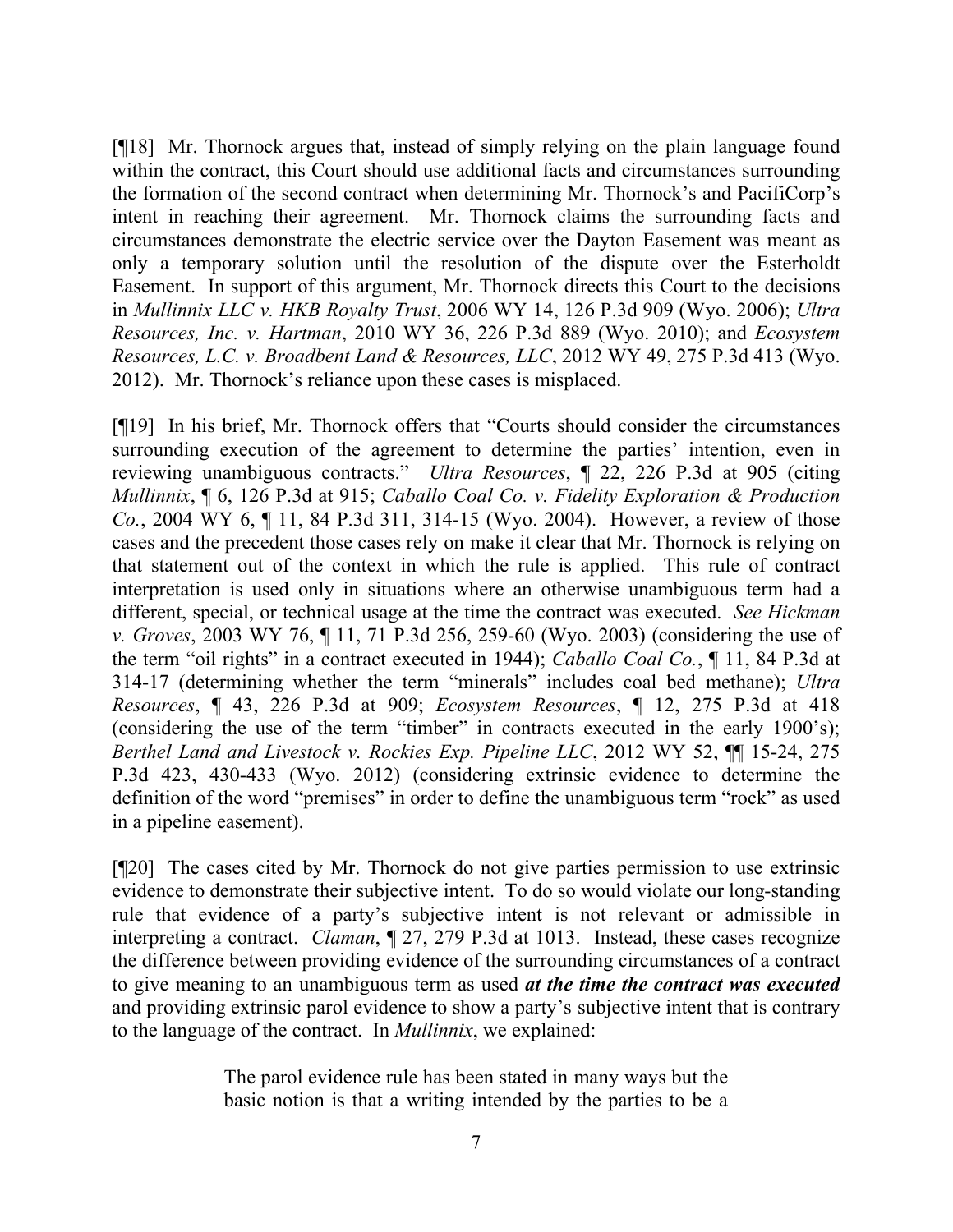final embodiment of their agreement may not be contradicted by certain kinds of evidence. A writing that is final is at least a partial integration. If the writing is final and also complete, it is a total integration and may not only not be contradicted by the type of evidence in question but may not even be supplemented by consistent (non-contradictory) additional terms. If it is final and incomplete it may be supplemented by consistent additional terms.

*Mullinnix, ¶* 25, 126 P.3d at 920 (quoting *Longree, Ltd. v. Resource Control International, Inc.*, 755 P.2d 195, 204 (Wyo. 1988)). Said another way:

> [E]vidence of usage may be admissible to give meaning to apparently unambiguous terms of a contract where other parol evidence would be inadmissible. Thus, circumstances known to the parties at the time they entered into contract, such as what that industry considered to be the norm, or reasonable or prudent, should be considered in construing a contract, while the parties' statements of what they intended the contract to mean are not admissible.

*Id*. (quoting *Hickman*, ¶ 13, 71 P.3d at 260 (quoting 12 Samuel Williston, *A Treatise on the Law of Contracts*, § 34:5 (4th ed. 1999))).

[¶21] While Mr. Thornock urges us to consider evidence outside of the four corners of the contract in order to fully understand the circumstances surrounding the second contract's formation, he is not doing so with the intent of providing an industry standard or a specialized meaning to a particular term. Instead, he is attempting to insert terms into the contract that simply do not exist. Mr. Thornock claims the record demonstrates the second contract was meant to be temporary and used only until the Esterholdt Easement dispute was resolved. This assertion, however, is contrary to the plain language of the second contract, which does not give any indication whatsoever that the electric service provided in the second contract was temporary in nature. In fact, a clause in the second contract explicitly states the contract will remain in effect for five years following the date PacifiCorp is ready to provide service. This identical provision is also found in the first contract. Because the provisions are same, the temporal nature of the contracts cannot be different—i.e. permanent v. temporary. Thus, Mr. Thornock is attempting to use extrinsic evidence to add provisions to the second contract that are contrary to the contract's plain language. This is what the parol evidence rule expressly forbids. *Mullinnix*, ¶ 25, 126 P.3d at 920 ("Consequently, the function of the parol evidence rule is to prevent parties from supplementing or contradicting the terms of the contract.").